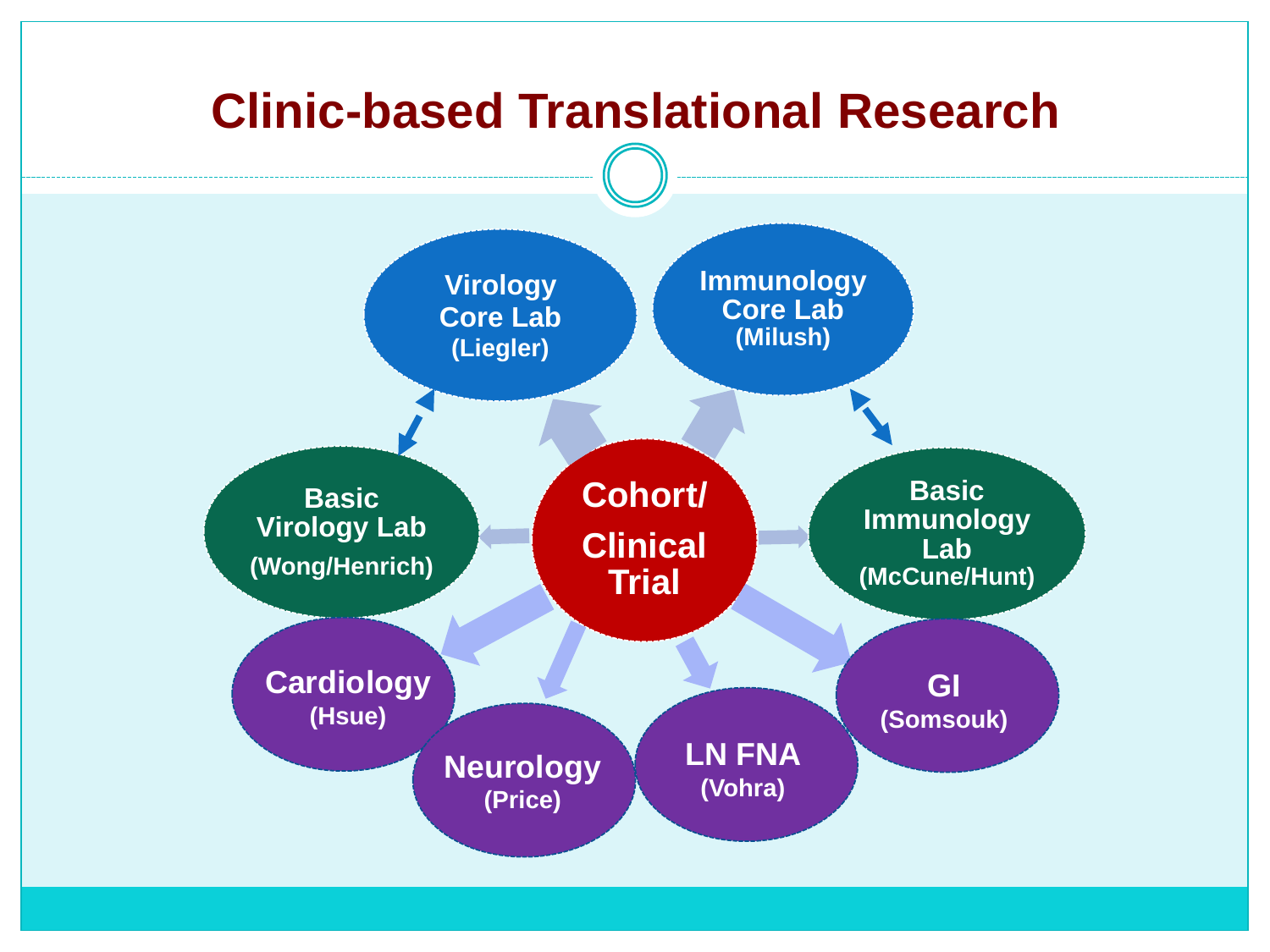### **Productivity Mostly Attributable to Data and Biological Specimens from the Cohorts**

|                             | <b>SCOPE</b>                                                                      | <b>UARTO</b>                                                                           | <b>ISS Clinic</b>                                                |
|-----------------------------|-----------------------------------------------------------------------------------|----------------------------------------------------------------------------------------|------------------------------------------------------------------|
| No. of subjects             | 1938                                                                              | 750                                                                                    | 22,087                                                           |
| Location                    | San Francisco                                                                     | Mbarara, Uganda                                                                        | Mbarara, Uganda                                                  |
| Cohort type                 | Dynamic                                                                           | <b>Fixed</b>                                                                           | Dynamic                                                          |
| <b>Entry Criteria</b>       | Demand-driven<br>collection of both<br>prototypical & rare<br>clinical phenotypes | <b>Consecutive ART</b><br>starters at a<br>prototypical municipal<br><b>ART</b> clinic | All patients at a<br>prototypical municipal<br><b>ART</b> clinic |
| Paper-based<br>measurements | Research-dedicated                                                                | Research-dedicated                                                                     | During course of<br>clinical care                                |
| <b>Biologic specimens</b>   | Serum, plasma,<br>PBMCs, saliva                                                   | Serum, plasma,<br>PBMCs, saliva                                                        |                                                                  |
| Follow-up                   | 4 months                                                                          | 4 months                                                                               | Clinically-driven                                                |
| Special procedures          | Gut & lymph node<br>biopsies, apheresis                                           | Real time adherence<br>monitoring                                                      | Active tracking of<br>drop outs                                  |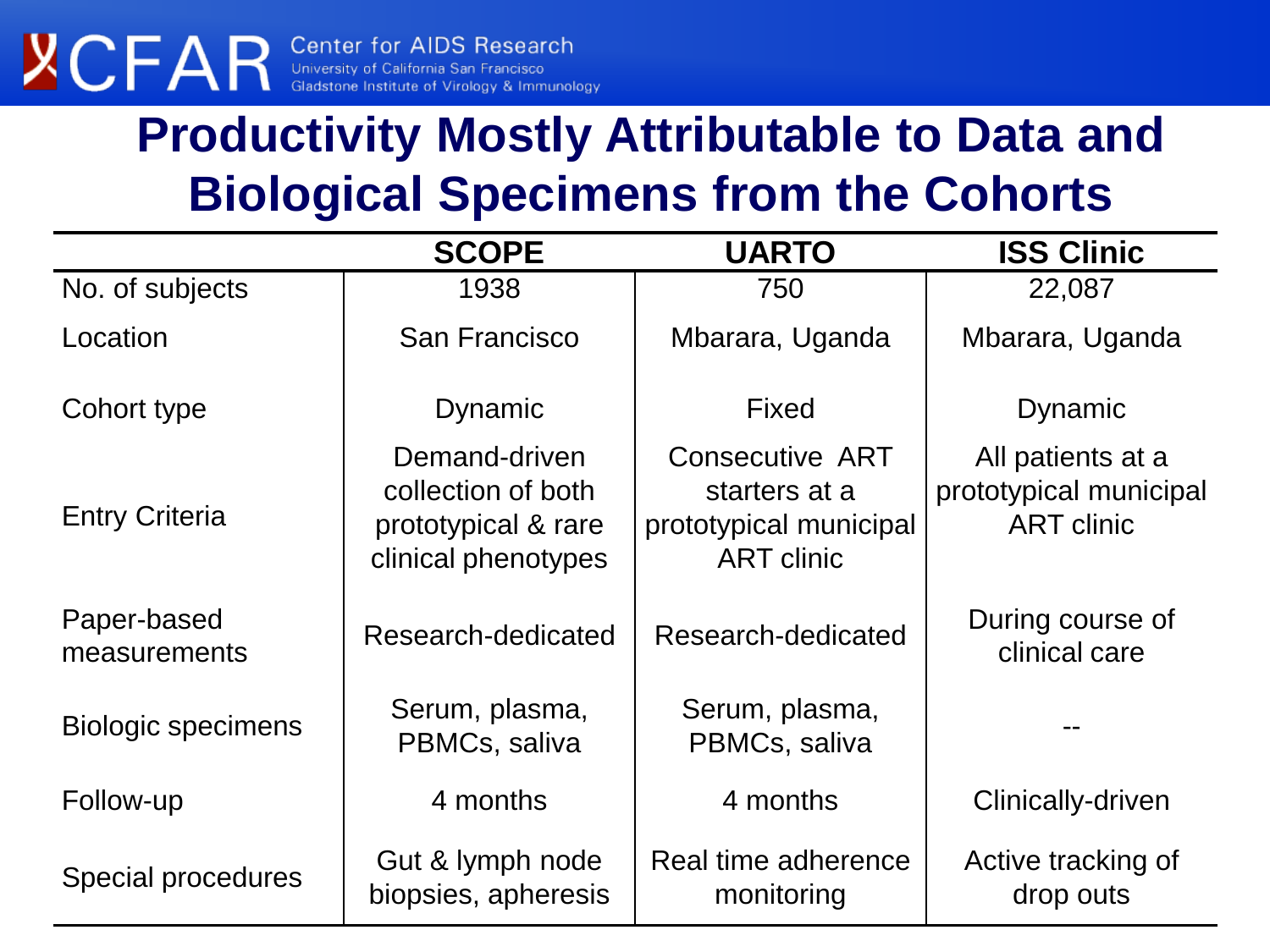# Clinical Cohorts

#### • **SCOPE: Chronically HIV-infected patients**

- Enriched for "extreme phenotypes" (elite controllers, viremic nonprogressors, immunologic non-responders, etc).
- Key Faculty: Steve Deeks, Jeff Martin, Peter Hunt

#### • **OPTIONS: Recently/Acutely HIV-infected patients**

- Boutique Cohorts: Transmission pairs, Highly exposed HIVuninfected patients
- Key Faculty: Rick Hecht, Chris Pilcher
- **WIHS: Multi-center cohort of HIV-infected women and risk-matched HIV-negative controls**
	- Key Faculty: Ruth Greenblatt, Phyllis Tien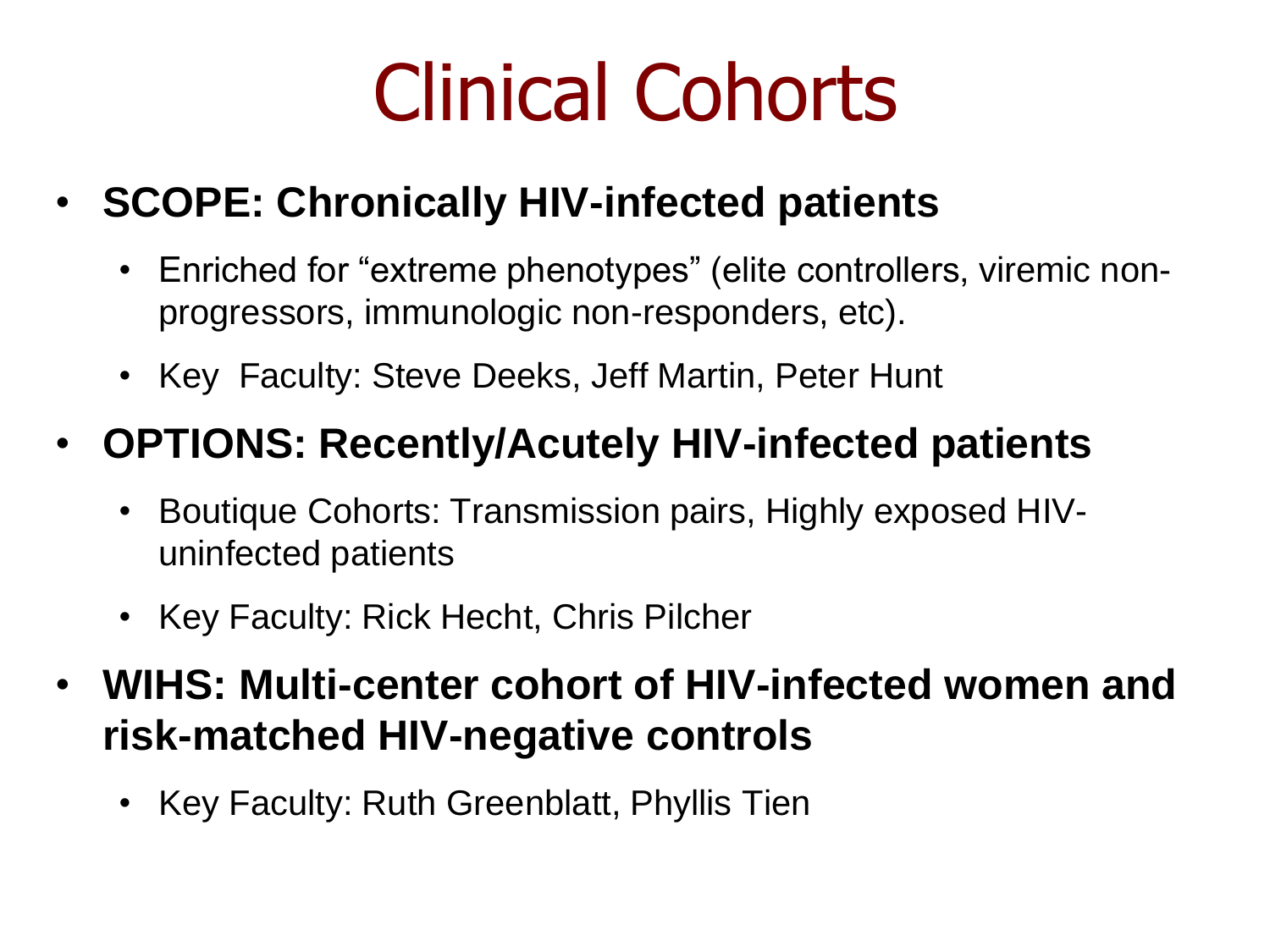





#### Canada

Durham, NC

British Columbia: Vancouver Ontario: Hamilton, Kingston, London, Ottawa, Sudbury, Quebec: Montreal Southern Alberta

Philadelphia, PA

Torrance, CA

Washington, DC

**YCFAR** Center for AIDS Research<br>Gladstone Institute of Virology & Immunology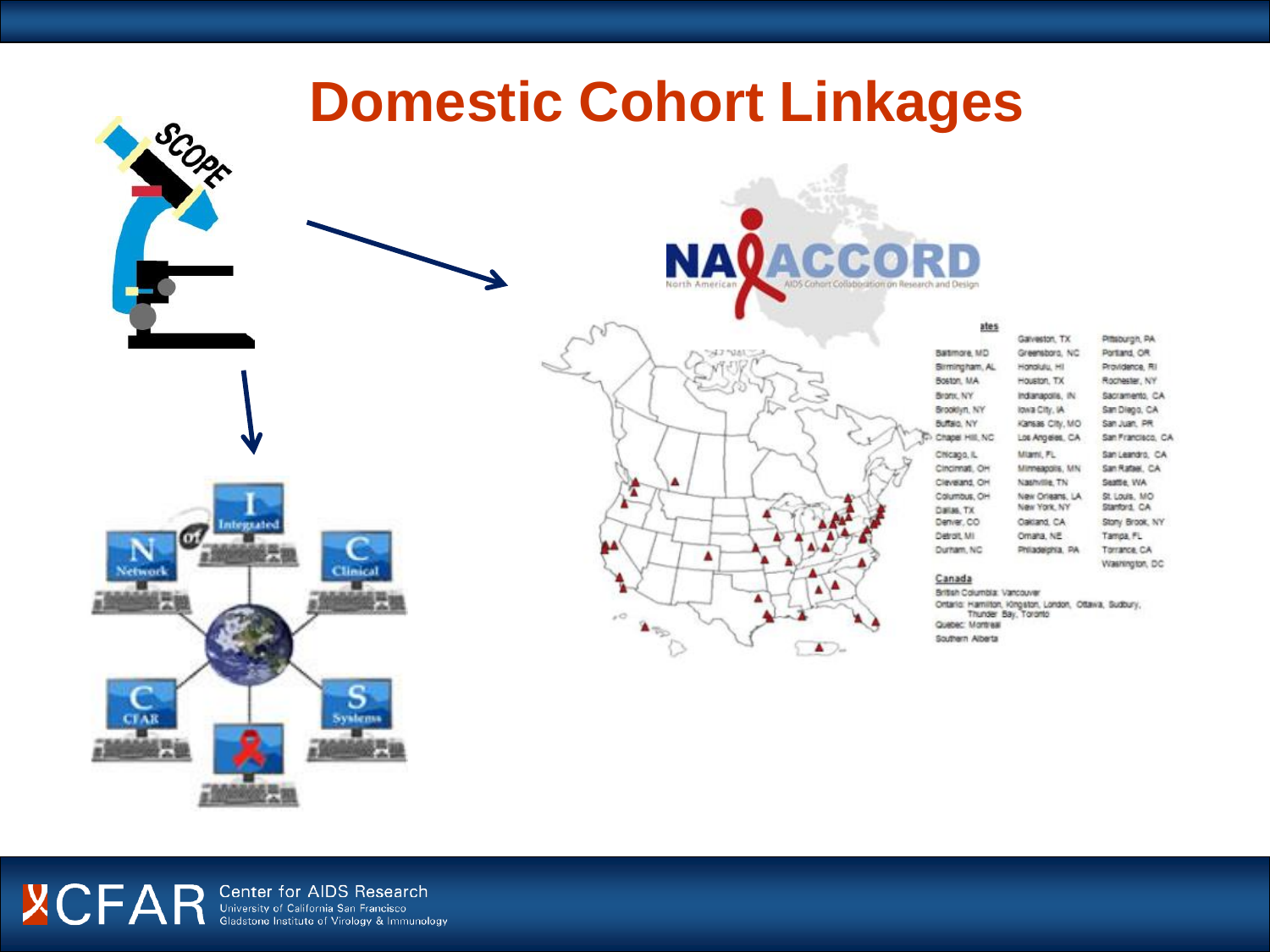## **International Cohort Linkages**

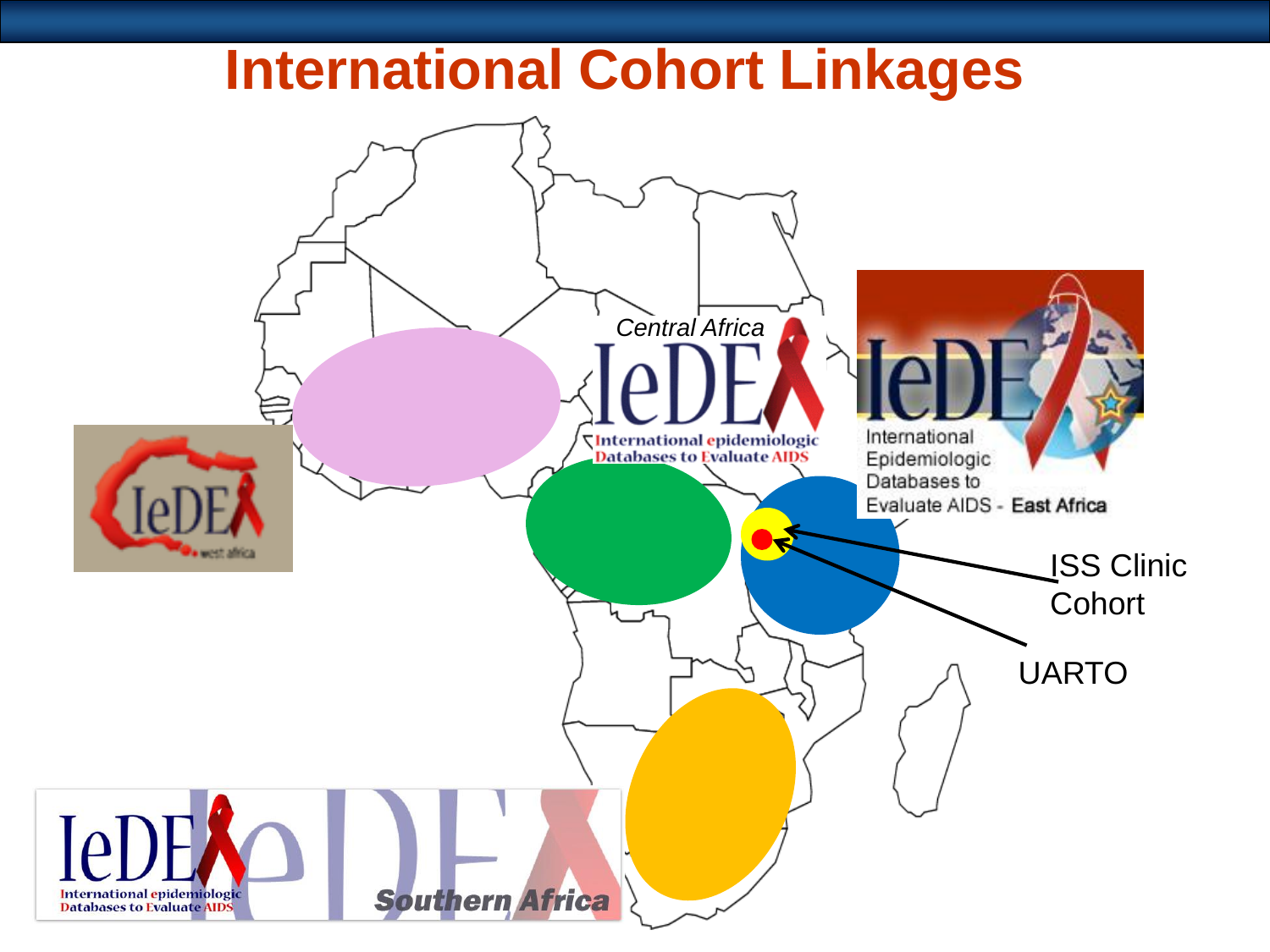# Other Research Networks

#### • **ACTG (AIDS Clinical Trials Group)**

- Diane Havlir (TB TSG Vice Chair)
- Peter Hunt (Inflammation/End-organ Disease Chair)

#### • **CNICS (CFAR Network of Integrated Clinical Systems)**

- Linked electronic medical records across multiple HIV clinics
- Specimens available to link biomarkers to rare clinical outcomes
- Key Faculty: Elvin Geng, Steve Deeks, Peter Hunt, Jeff Martin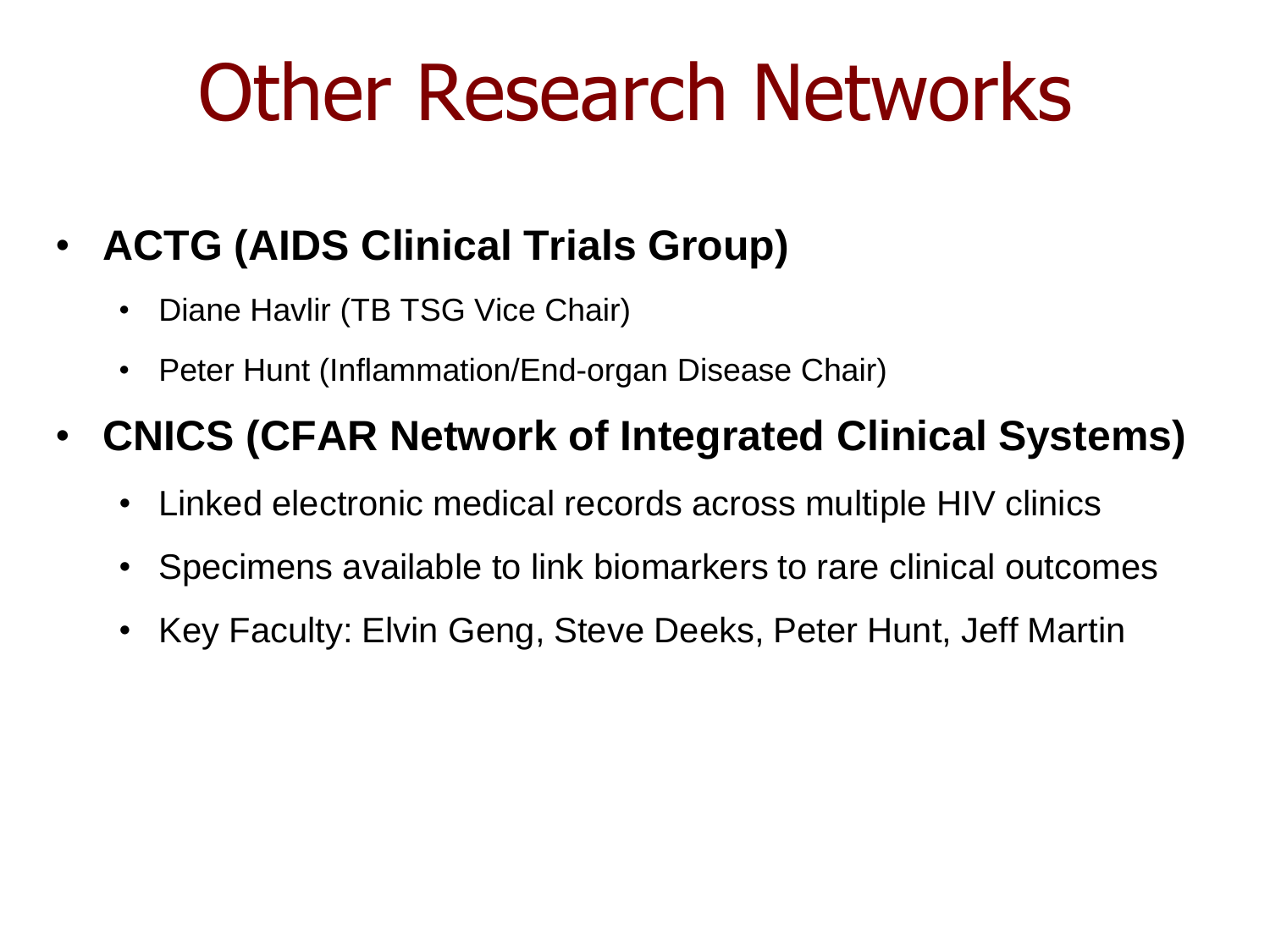# **Core Metrics: 2012-2013**

| <b>Item</b>                      | <b>Number</b> |
|----------------------------------|---------------|
| <b>Projects</b>                  |               |
| Total                            | 144           |
| International                    | 33            |
| <b>Users</b>                     |               |
| Total                            | 205           |
| <b>UCSF CFAR</b>                 | 69            |
| <b>Other CFARs</b>               | 57            |
| Non-CEAR                         | 79            |
| <b>Early Stage Investigators</b> | 38            |
| <b>Publications*</b>             | 60            |
| <b>Conference Presentations</b>  | 58            |

\* including submitted

**YCFAR** Center for AIDS Research<br>Gladstone Institute of Virology & Immunology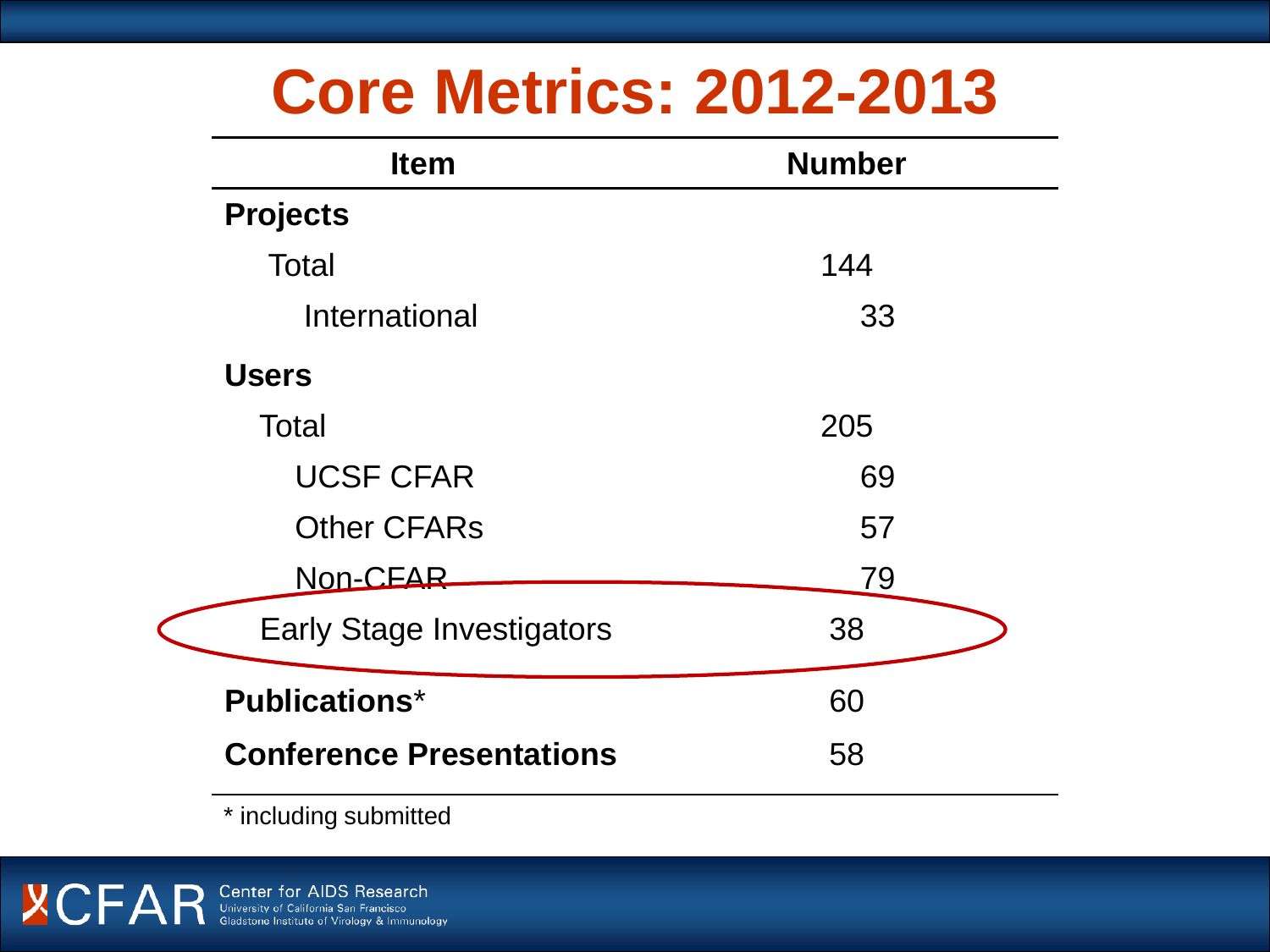#### **Real time inventory**

| <b>Participant Classification</b>                  | Number of<br><b>Participants</b><br>with at least<br>1 applicable<br>timepoint | Number of<br><b>Timepoints</b><br>with at<br>least 1<br>available<br>aliquot | <b>Total</b><br><b>Number</b><br>of<br>Available<br><b>Aliquots</b> |
|----------------------------------------------------|--------------------------------------------------------------------------------|------------------------------------------------------------------------------|---------------------------------------------------------------------|
| Elite Controller--Confirmed                        | 60                                                                             | 448                                                                          | 4637                                                                |
| Viremic Controller--Confirmed                      | 116                                                                            | 734                                                                          | 8687                                                                |
| "Generic" Controller--Confirmed                    | 168                                                                            | 1425                                                                         | 16122                                                               |
| Non-Controller                                     | 279                                                                            | 844                                                                          | 8793                                                                |
| <b>HAART</b> Suppressed                            | 622                                                                            | 4038                                                                         | 47298                                                               |
| Elite Controller--Awaiting Further Observation     | 35                                                                             | 64                                                                           | 700                                                                 |
| Viremic Controller--Awaiting Further Observation   | 87                                                                             | 172                                                                          | 2130                                                                |
| "Generic" Controller--Awaiting Further Observation | 109                                                                            | 227                                                                          | 2696                                                                |

#### **Rapid distribution**

|                                                                       | <b>Specimen Type</b> | No. Unique<br><b>Timepoints</b> |
|-----------------------------------------------------------------------|----------------------|---------------------------------|
| 2012:<br><b>48 separate specimen</b><br>shipments to<br>investigators | Plasma               | 2080                            |
|                                                                       | Serum                | 450                             |
|                                                                       | <b>Viable PBMC</b>   | 947                             |
|                                                                       | Non-viable PBMC      | 768                             |
|                                                                       |                      |                                 |